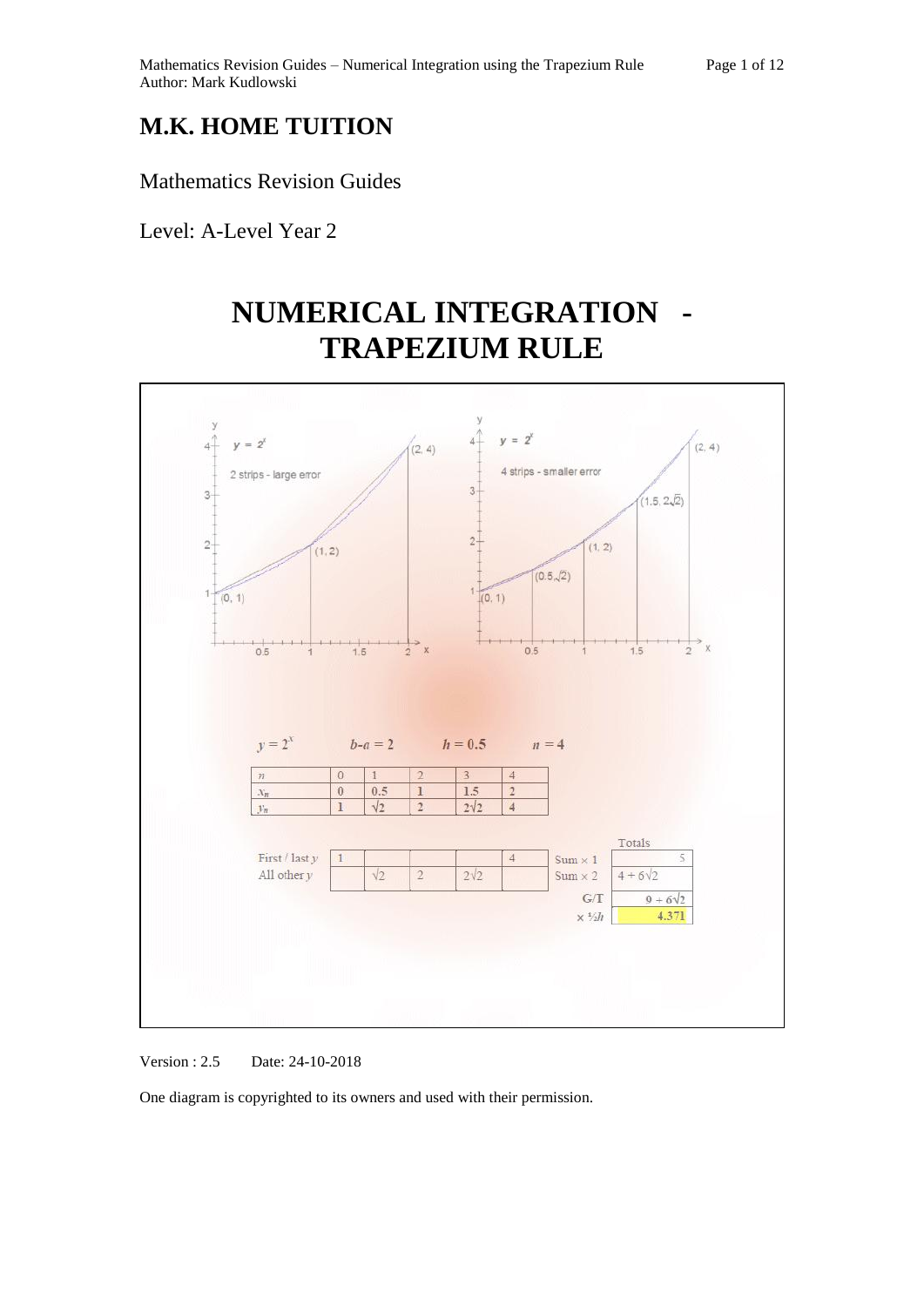### **NUMERICAL INTEGRATION – THE TRAPEZIUM RULE.**

Often, a function may prove difficult or impossible to integrate analytically. Definite integrals can however be obtained by numerical approximation.

In the diagram below, the value of  $I = \int_0^b f(x) dx$  $\int_a^b f(x)dx$  represents the area under the graph below of  $y = f(x)$  between the points  $x = a$  and  $x = b$ .

This area can be approximated using the **trapezium rule.** This divides the area into a number of strips of equal width, treats each strip as a trapezium, and adds together the areas of all the trapezia.

The diagram shows that the width of each strip, and hence the height of each trapezium (turned on its side) has a value *h*. Because *x* takes values from *a* to *b*, it follows that  $h = \frac{a}{n}$  $h = \frac{b-a}{b}$  where *n* is the number of strips.

Moving from left to right, the first strip has an area of  $\frac{1}{2}h(y_0 + y_1)$ , the second one an area of  $\frac{1}{2}h(y_1 + y_2)$ , the third  $\frac{1}{2}h(y_2 + y_3)$  and so on until the last strip whose area is  $\frac{1}{2}h(y_{n-1} + y_n)$ .

Note how each *y-*value is counted double except the first and the last.

Taking out  $\frac{1}{2}h$  as a factor, the total area *I* can be given by the trapezium rule as

$$
I = \frac{1}{2}h(y_0 + 2(y_1 + y_2 + \dots + y_{n-1}) + y_n).
$$



(Copyright Letts Educational, *Revise AS and A2 Mathematics* (2004) ISBN 1-8431-477-3)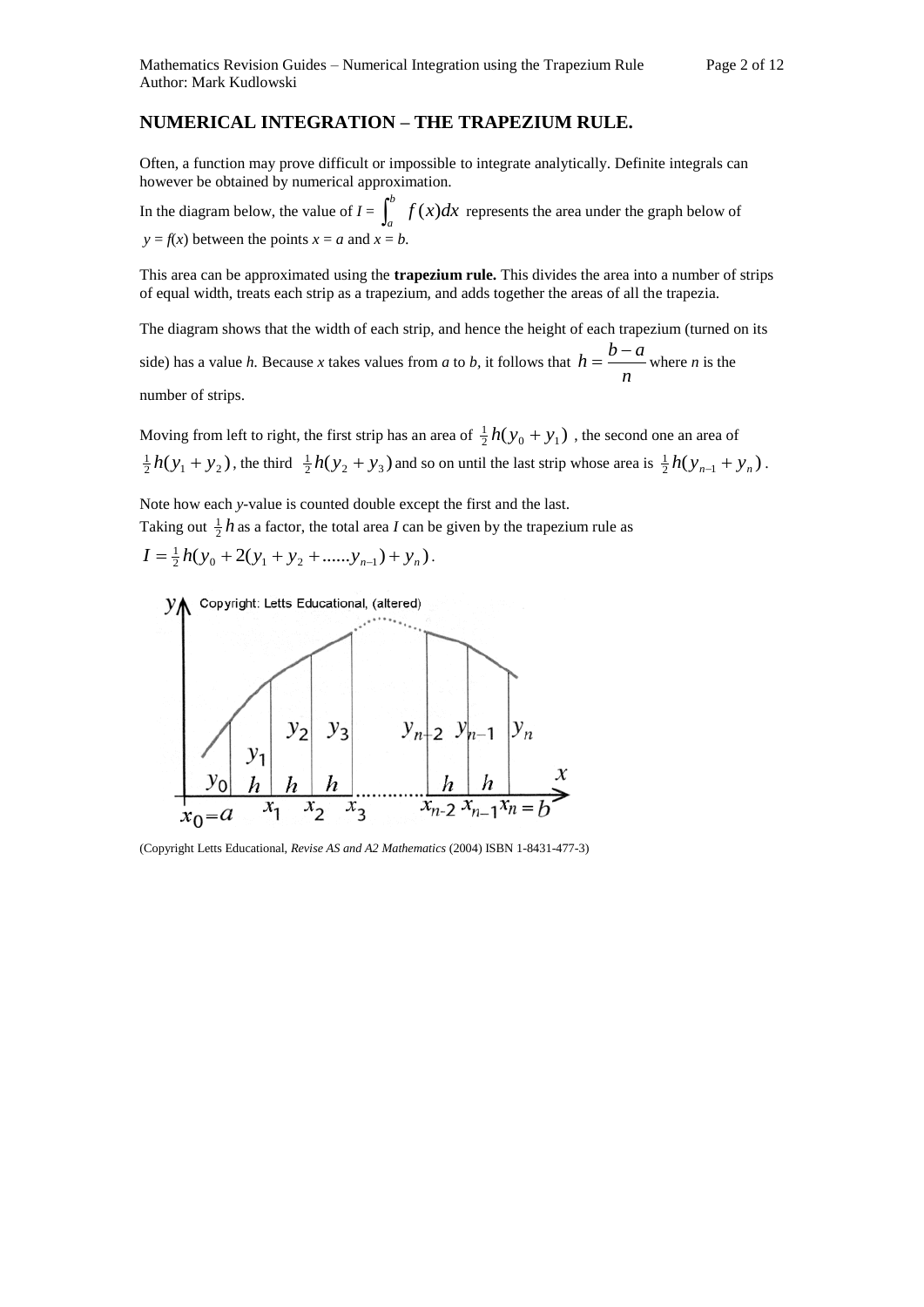The trapezium rule usually requires quite a large number of strips to give a fairly good approximation to the area under a curve. If the gradient of the function to be integrated is decreasing, then the computed integral will be an underestimate; if the gradient is increasing, the computed value will be an overestimate.



In the left-hand diagram, the curve lies *above* the upper edges of the trapezia, so the error in using the trapezium rule is one of underestimation.

In the right-hand diagram, the reverse occurs. The curve lies *below* the upper edges of the trapezia, so the error is one of overestimation.

**Example (1):** Use the trapezium rule with 4 strips to estimate the value of  $\int_0^2 2^x dx$ . Is the estimate going to be too large or too small ?



As can be seen in the above diagram, there is a large error in the example on the left, which is the result of applying the trapezium rule with only two strips. Because the upper edges of the trapezia are above the curve, the error will take the form of an over-estimate. The example on the right shows the working with four strips. The error is less pronounced here, so using the trapezium rule gives an area estimate of

$$
I = \frac{1}{2}h(y_0 + 2(y_1 + y_2 + \dots + y_{n-1}) + y_n)
$$

where the number of strips  $n = 4$ , the interval  $b - a = 2$ , the width of a single strip  $h = \frac{a}{n}$  $h = \frac{b-a}{a} = 0.5$ , and the values of *y* (ordinates) are are 1,  $\sqrt{2}$ , 2,  $2\sqrt{2}$  and 4. (Values left as surds)

The estimated area under the curve is thus  $\frac{1}{2} (0.5(1 + 2(\sqrt{2} + 2 + 2\sqrt{2}) + 4))$  or **4.37 square units**.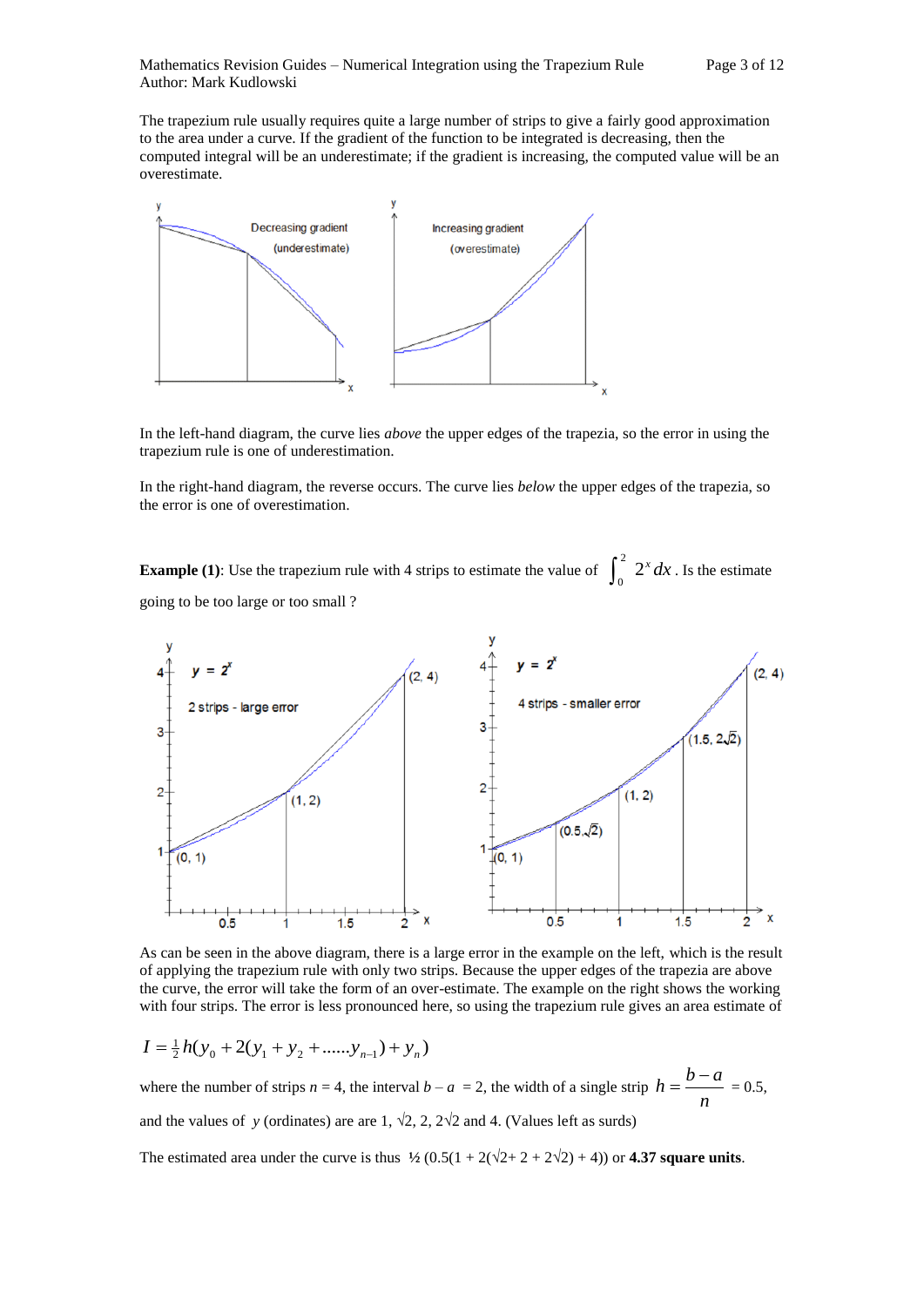The true value for the integral is 4.328 square units, suggesting an error of about 1% in the estimate.

Compare this with the result for two strips  $(h = 1)$ , which is  $\frac{1}{2}$  (1 + 2(2) + 4) or **4.5 square units** – giving an error of about 4%.

It is best to tabulate the values for ease of checking; also, work to one more decimal place than is required for the final answer, or use exact forms. The first and last ordinates (*y*-values) are added together in one row, but all the others are doubled after adding.

For homework examples, such tables can be created rapidly using a spreadsheet program. Examination questions will usually be limited to 4 strips due to time issues.

The working looks like this in tabular form :

$$
y = 2^x
$$
  $b-a = 2$   $h = 0.5$   $n = 4$ 

| $\boldsymbol{\eta}$  |     |               |  |
|----------------------|-----|---------------|--|
| v.<br>$\mathbf{u}_n$ | U.5 | -<br>1.J      |  |
| <br>Уn               | -   | $\Delta$<br>r |  |

|                |            |             |                       | Totals          |
|----------------|------------|-------------|-----------------------|-----------------|
| First / last y |            |             | $Sum \times 1$        |                 |
| All other $y$  | $\sqrt{2}$ | $2\sqrt{2}$ | $Sum \times 2$        | $4 + 6\sqrt{2}$ |
|                |            |             | G/T                   | $9 + 6\sqrt{2}$ |
|                |            |             | $\times \frac{1}{2}h$ |                 |

Count the end values singly ; double all others.

The estimated value of  $\int_0^2 2^x dx$  is 4.37 to 3 significant figures. In linear form:  $\int_0^2 2^x dx \approx 1/2 (0.5(1 + 2(\sqrt{2} + 2 + 2\sqrt{2}) + 4))$  or 4.37.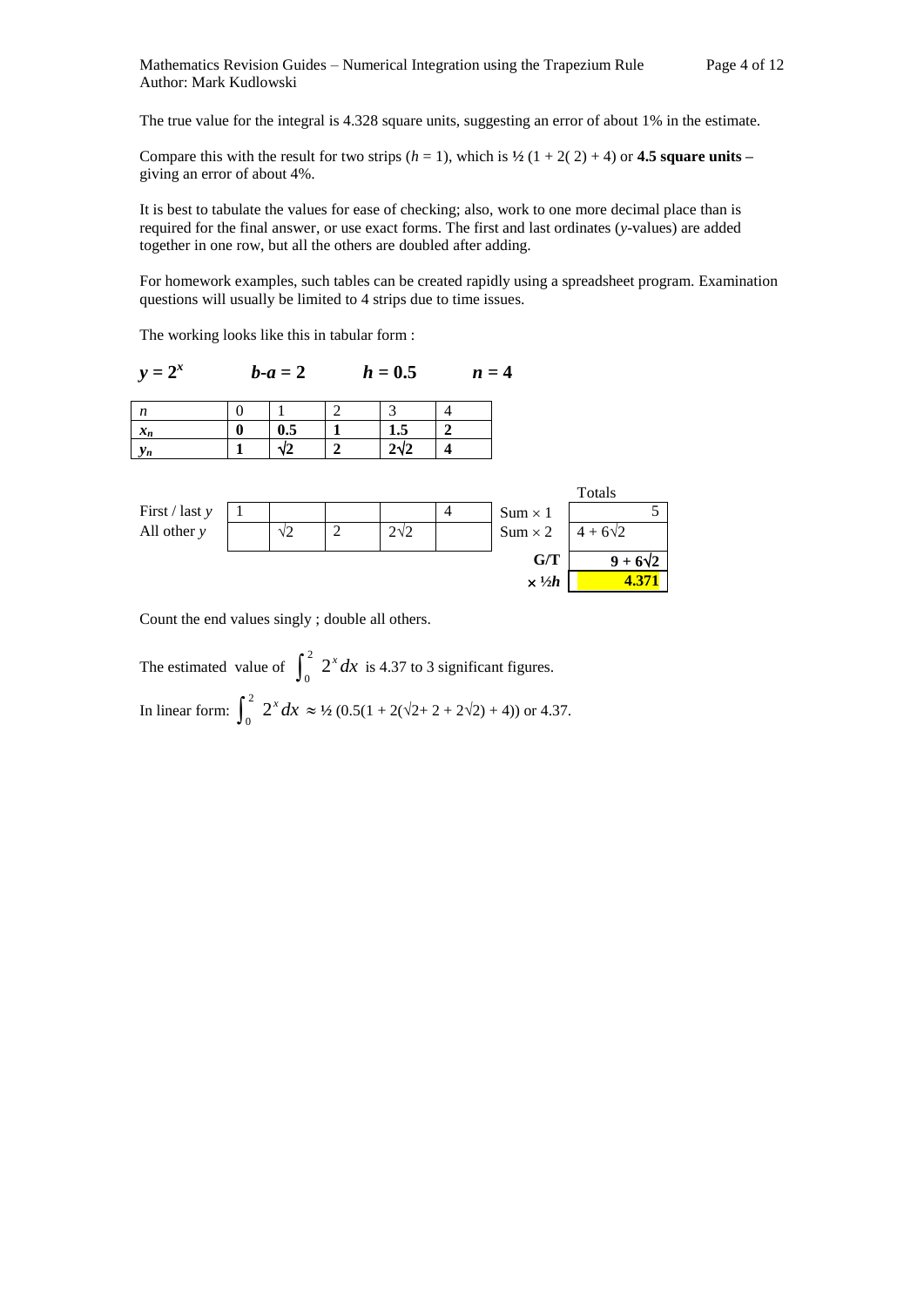**Example (2):** Use the trapezium rule with 8 strips to estimate  $\int_0^2 2^x dx$  to 3 significant figures.

The previous result was about 1% in error and was not correct to one decimal place. Increasing the number of strips to 8 would reduce the error considerably.

We will again use the rule  $I = \frac{1}{2}h(y_0 + 2(y_1 + y_2 + \dots + y_{n-1}) + y_n)$ 

but now there are 8 strips ( $n = 8$ ), the interval  $b - a = 2$ , and so the width of a strip,  $h$ , is now 0.25.

Using  $I = \frac{1}{2}h(y_0 + 2(y_1 + y_2 + \dots + y_{n-1}) + y_n)$ , the results are:

| $y = 2^x$ | $b-a=2$ | $h = 0.25$ | $n=8$ |
|-----------|---------|------------|-------|
|           |         |            |       |

| ,,                      | ν             |        | -      | ◡      |        |        |        |        | u          |
|-------------------------|---------------|--------|--------|--------|--------|--------|--------|--------|------------|
| 74.0<br>$\mathcal{N}_n$ | $\Omega$<br>v | 0.25   | 0.5    | 0.75   |        | 1.25   | ""     | 1.75   |            |
|                         |               | 1.1892 | 1.4142 | 1.6818 | ∼<br>◢ | 2.3784 | 2.8284 | 3.3636 | $\sqrt{2}$ |

|                  |        |        |        |               |        |        |        |                |                       | Totals  |
|------------------|--------|--------|--------|---------------|--------|--------|--------|----------------|-----------------------|---------|
| First / last $y$ |        |        |        |               |        |        |        | $\overline{4}$ | $Sum \times 1$        |         |
| All other $y$    | 1.1892 | 1.4142 | 1.6818 | $\gamma$<br>↵ | 2.3784 | 2.8284 | 3.3636 |                | $Sum \times 2$        | 29.7112 |
|                  |        |        |        |               |        |        |        |                | G/T                   | 34.7112 |
|                  |        |        |        |               |        |        |        |                | $\times \frac{1}{2}h$ | 4.339   |

The value of  $\int_0^2 2^x dx$  is therefore estimated at **4.34** to 3 significant figures.

The true value for the integral is 4.3281 square units, and therefore the error has been reduced to just one unit in the second decimal place, or about 0.2%.

We have used decimal approximations here using 4 decimal places but again we could have used exact calculator values.

Working in linear form:

$$
\int_0^2 2^x dx \approx 1/2 (0.25(1+2(1.1892+1.4142+1.6818+2+2.3784+2.8284+3.3636)+4)) \text{ or } 4.34.
$$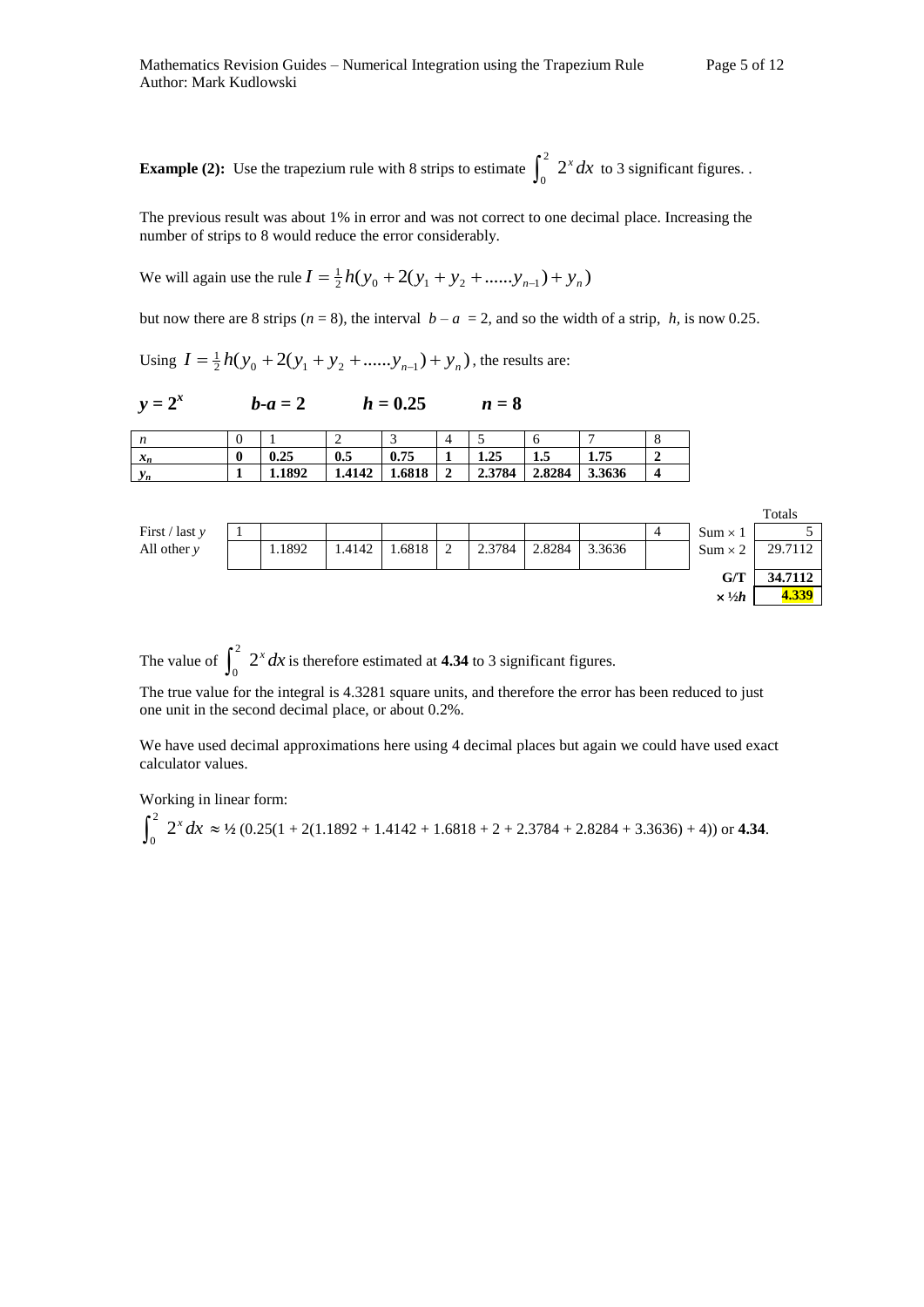#### **Example (3):** The graph of the function

$$
y = e^{-x^2}
$$
 is shown on the right.

i) Use the trapezium rule with 4 strips to estimate

 $e^{-x^2} dx$ 2  $\int_{-2}^{2} e^{-x^2} dx$  to 3 significant figures.

ii) By means of a diagram, show why it is not readily possible to deduce if the value in i) is an overestimate or an underestimate .

iii) Repeat part i) using 8 strips.



| $y = e^{-x^2}$ | $b-a=4$ | $h=1$ | $n=4$ |
|----------------|---------|-------|-------|
|----------------|---------|-------|-------|

| $\mathbf{v}$<br>1 t          |        |        |        |        |
|------------------------------|--------|--------|--------|--------|
| $\bullet$<br>$\mathcal{N}_n$ | - 4    | ۰      |        | A      |
| r n                          | 0.0183 | 0.3679 | 0.3679 | 0.0183 |

|                              |        |        |        |        |                       | Totals |
|------------------------------|--------|--------|--------|--------|-----------------------|--------|
| First $\frac{1}{x}$ last $y$ | 0.0183 |        |        | 0.0183 | $Sum \times 1$        | 0.0366 |
| All other $y$                |        | 0.3679 | 0.3679 |        | $Sum \times 2$        | 3.4715 |
|                              |        |        |        |        | G/T                   | 3.5081 |
|                              |        |        |        |        | $\times \frac{1}{2}h$ | 1.754  |

In linear form:  $\int_{a}^{2} e^{-x^2} dx$ 2  $\int_{-2}^{2} e^{-x^2} dx \approx$  $\frac{1}{2}$  (0.5(0.0183 + 2(0.3679 +1 + 0.3679) + 0.0183) ) or 1.75.

The estimated value of  $\int_{a}^{2} e^{-x^2} dx$ 

2  $\int_{-2}^{2} e^{-x^2} dx$  is 1.75

to 3 significant figures.

ii) The areas of the two middle strips are underestimates since the upper edges of the strips lie below the curve.

Conversely, the areas of the two outer strips are overestimates since the upper edges lie above the curve.

In other words, we cannot tell how the pairs of errors "cancel out", so it is not possible to deduce if the estimate is more than the actual integral, or less than it. .

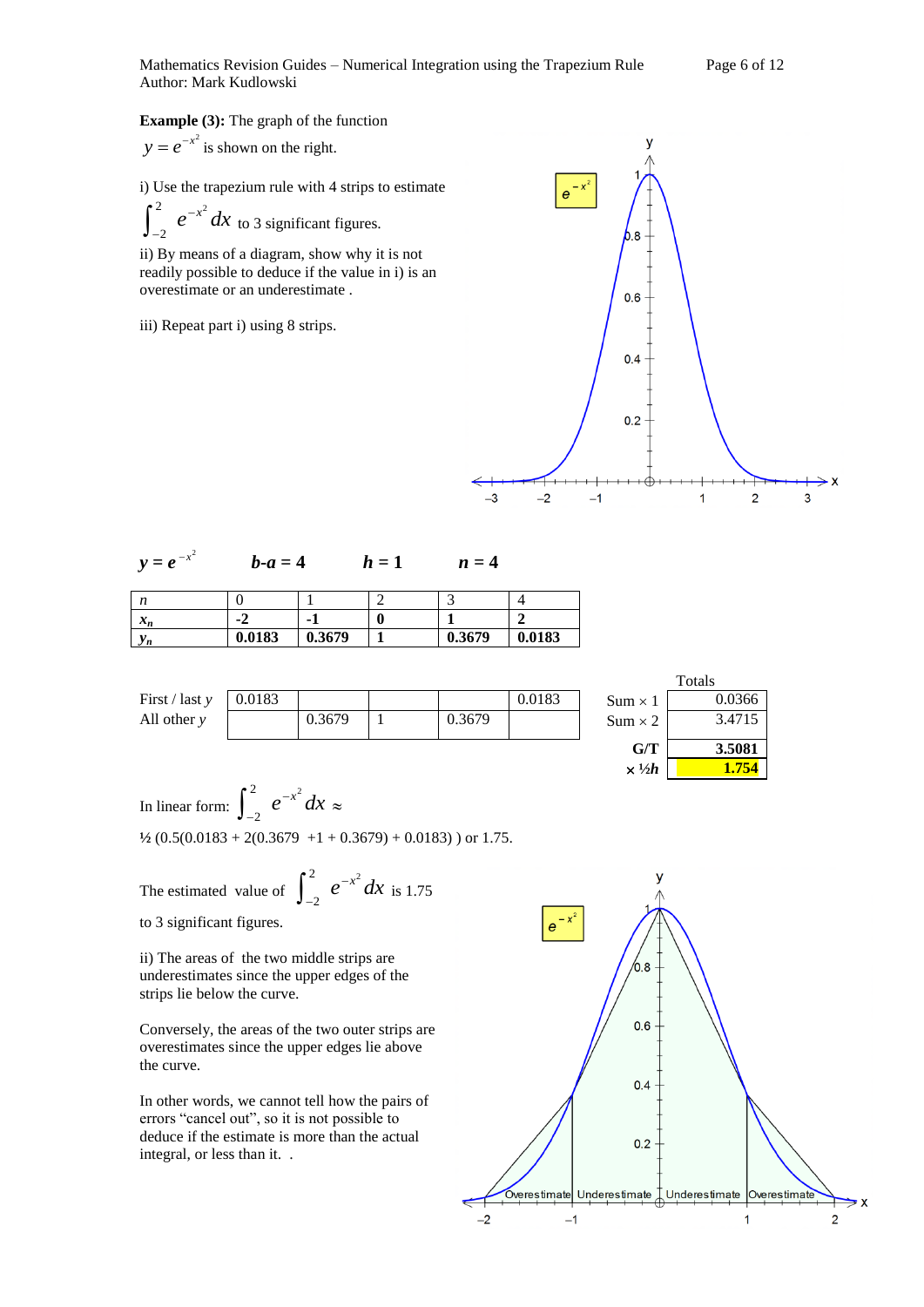Mathematics Revision Guides – Numerical Integration using the Trapezium Rule Page 7 of 12 Author: Mark Kudlowski

#### **Example (3)** (continued)

iii) The working with 8 strips is as follows:

$$
y = e^{-x^2}
$$
  $b-a = 4$   $h = 0.5$   $n = 8$ 

| ,,                              |         |        |        |        |   | $\sim$ $\cdot$ | υ      |        |        |
|---------------------------------|---------|--------|--------|--------|---|----------------|--------|--------|--------|
| $\mathbf{A}$<br>$\mathcal{L}_n$ | ÷<br>-4 | -⊥…    |        | $-0.5$ | υ | $0.5\,$        |        | 1.J    |        |
| W,<br>v n                       | 0.0183  | 0.1054 | 0.3679 | 0.7788 |   | 0.7788         | 0.3679 | 0.1054 | 0.0183 |



In linear form:  $\int_{a}^{2} e^{-x^2} dx$ 2  $\int_{-2}^{2} e^{-x^2} dx \approx$ **½** (0.5(0.0183 + 2(0.1054 + 0.3679 + 0.7788 + 1 + 0.7788 + 0.3679 + 0.1054) + 0.0183) ) or **1.76**.

The estimated value of  $\int_{0}^{2} e^{-x^2} dx$ 2  $\int_{-2}^{2} e^{-x^2} dx$  is 1.76 to 3 significant figures.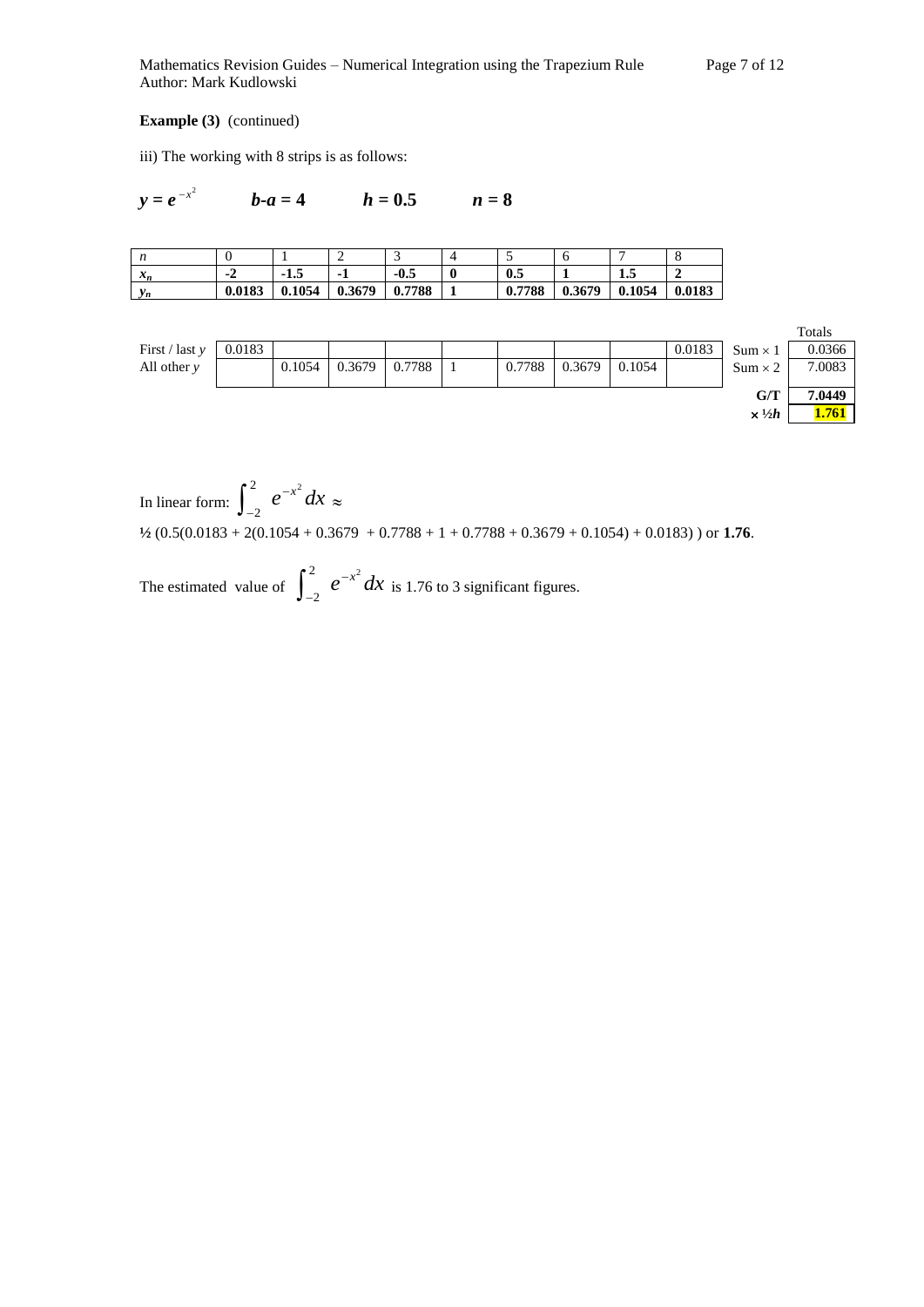**Example (4):** Use the trapezium rule with 5 strips to estimate  $\int_{a}^{1} \frac{1}{\sqrt{a^2 - 3}} dx$  $x^2$ 1  $0\quad1$ 1  $\int_0^1 \frac{1}{1+x^2} dx$  to three decimal places.

$$
y = \frac{1}{1 + x^2}
$$
  $b-a = 1$   $h = 0.2$   $n = 5$ 

| n     |        |          | ت      |        | ت   |
|-------|--------|----------|--------|--------|-----|
| $x_n$ | 0.2    | 0<br>0.4 | 0.6    | 0.8    | 1.0 |
| $y_n$ | 0.9615 | 0.8621   | 0.7353 | 0.6098 | 0.5 |

|                  |        |        |        |        |     | ---            | - - - - - |
|------------------|--------|--------|--------|--------|-----|----------------|-----------|
| All other $y$    | 0.9615 | 0.8621 | 0.7353 | 0.6098 |     | $Sum \times 2$ | 6.3373    |
| First / last $y$ |        |        |        |        | 0.5 | $Sum \times 1$ | 1.J       |
|                  |        |        |        |        |     |                | a viais   |

|                       | Totals |
|-----------------------|--------|
| ım $\times$ 1         | 15     |
| ım $\times$ 2         | 6.3373 |
| G/T                   | 7.8373 |
| $\times \frac{1}{2}h$ | 0.7837 |

The value of  $\int_{0}^{1} \frac{1}{1} dx$  $x^2$ 1  $0 \quad 1$ 1  $\int_0^1 \frac{1}{1+x^2} dx$  is approximately 0.784 to three decimal places.

(The true value is  $\frac{\pi}{4}$  or 0.7854 to four decimal places).

Linear form: 
$$
\int_0^1 \frac{1}{1+x^2} dx \approx 1/2 (0.2(1+2(0.9615+0.8621+0.7353+0.6098)+0.5)) \text{ or } 0.784.
$$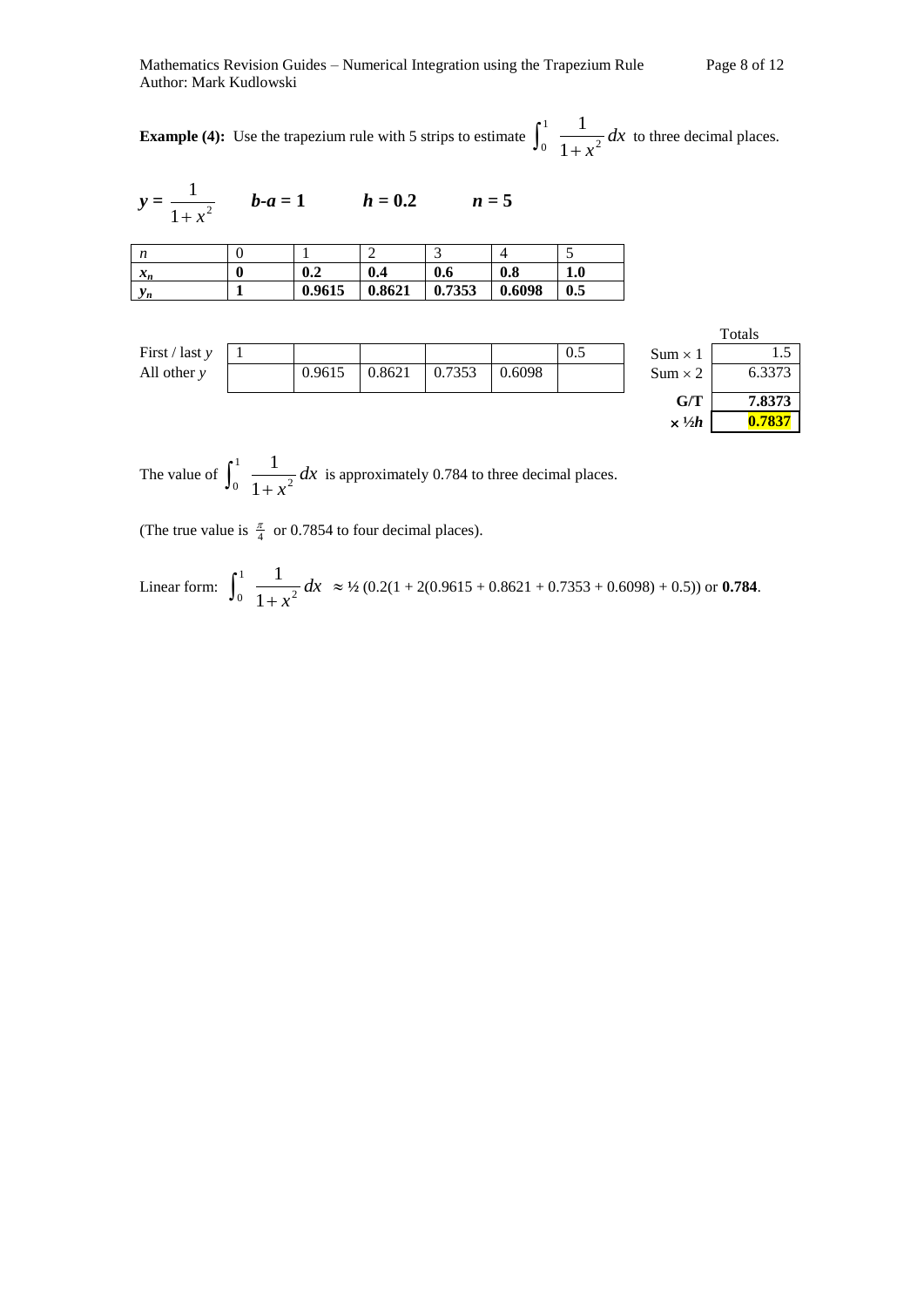Mathematics Revision Guides – Numerical Integration using the Trapezium Rule Page 9 of 12 Author: Mark Kudlowski

**Example (5):** Use the trapezium rule with 5 strips to estimate  $\int_{-\infty}^{\infty} \frac{1}{\sqrt{1-\frac{1}{n}}}\,dx$  $x^2$ 0.5  $\sqrt{1}$ 1  $\int_0^{\infty} \frac{1}{\sqrt{1-x^2}} dx$  to three decimal

places.

$$
y = \frac{1}{\sqrt{1 - x^2}}
$$
  $b-a = 0.5$   $h = 0.1$   $n = 5$ 

| $\mathbf{v}$                 |        | ∽      | -      |        | ت    |
|------------------------------|--------|--------|--------|--------|------|
| $\bullet$<br>$\mathcal{N}_n$ | 0.1    | 0.2    | 0.3    | 0.4    | 0.5  |
| y n                          | 1.0050 | 1.0206 | 1.0483 | 1.0911 | 1547 |

|                  |        |        |       |        |        |                | a viais |
|------------------|--------|--------|-------|--------|--------|----------------|---------|
| First / last $y$ |        |        |       |        | 1.1547 | $Sum \times 1$ | 2.1547  |
| All other $\nu$  | 1.0050 | 1.0206 | .0483 | 1.0911 |        | $Sum \times 2$ | 8.3301  |
|                  |        |        |       |        |        |                |         |

|                         | Totals  |
|-------------------------|---------|
| $\mathrm{sum} \times 1$ | 2.1547  |
| $\text{sum} \times 2$   | 8.3301  |
| G/T                     | 10.4848 |
| $\times \frac{1}{2}h$   | 0.5242  |

The value of  $\int_{0}^{\infty} \frac{1}{\sqrt{dx}} dx$  $x^2$ 0.5  $\sqrt{1}$ 1  $\int_0^{\infty}$   $\frac{1}{\sqrt{1-x^2}} dx$  is approximately 0.524 to three decimal places.

(The true value is  $\frac{\pi}{6}$  or 0.5236 to four decimal places, suggesting a smaller relative error in this example).

Linear form:

$$
\int_0^{0.5} \frac{1}{\sqrt{1-x^2}} dx \approx 1/2 (0.1(1+2(1.0050+1.0206+1.0483+1.0911)+1.1547)) \text{ or } 0.524.
$$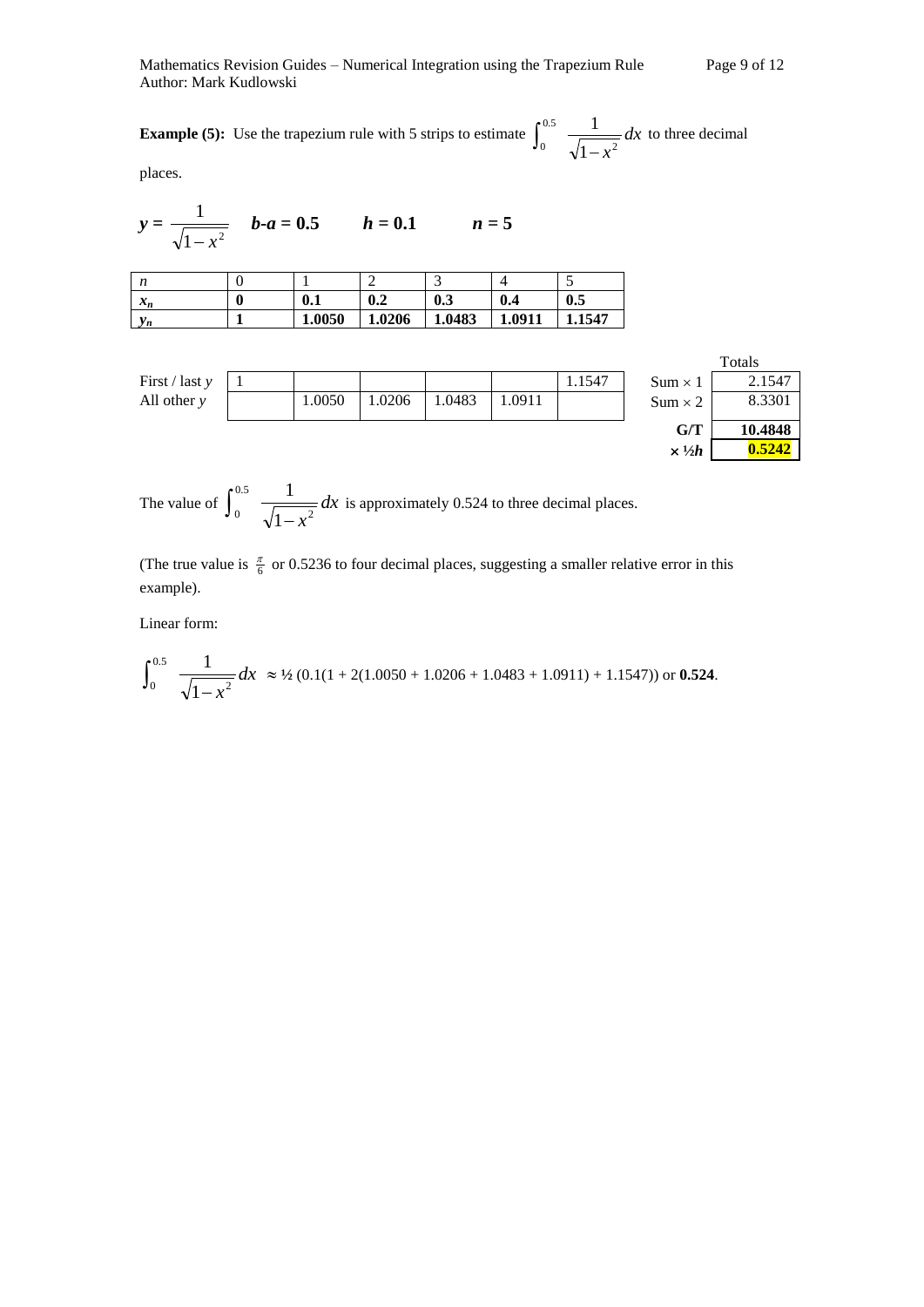**Example (5):** Use the trapezium rule with 4 strips to estimate the value of  $\int_{a}^{4} x \sqrt{x^2 + 9} dx$ 0  $\int_0^x x \sqrt{x^2 +}$ to one decimal place.

The number of strips  $n = 4$ , the interval is  $b - a = 4$ , and so the width of a single strip, *h*, is 1.

(We have used exact surds when writing down the *y-*values).

| $y = x\sqrt{x^2 + 9}$ |   |             | $b-a=4$      |              | $h = 1$ | $n=4$ |
|-----------------------|---|-------------|--------------|--------------|---------|-------|
| n                     |   |             |              |              |         |       |
| $x_n$                 | 0 |             |              |              |         |       |
| $y_n$                 | 0 | $\sqrt{10}$ | $2\sqrt{13}$ | $3\sqrt{18}$ | 20      |       |
|                       |   |             |              |              |         |       |

|                              |   |             |              |              |    |                       | Totals |
|------------------------------|---|-------------|--------------|--------------|----|-----------------------|--------|
| First $\frac{1}{x}$ last $y$ | v |             |              |              | 20 | $Sum \times 1$        | 20     |
| All other $y$                |   | $\sqrt{10}$ | $2\sqrt{13}$ | $3\sqrt{18}$ |    | $Sum \times 2$        | 46.20  |
|                              |   |             |              |              |    | G/T                   | 66.20  |
|                              |   |             |              |              |    | $\times \frac{1}{2}h$ | 33.1   |

Linear form: 
$$
\int_0^4 x \sqrt{x^2 + 9} dx \approx 1/2 (1(0 + 2(\sqrt{10} + 2\sqrt{13} + 3\sqrt{18}) + 20))
$$
 or **33.1**.

The previous examples were purely mathematical in nature, but the method can equally be applied in real-life situations. Two such examples follow overleaf.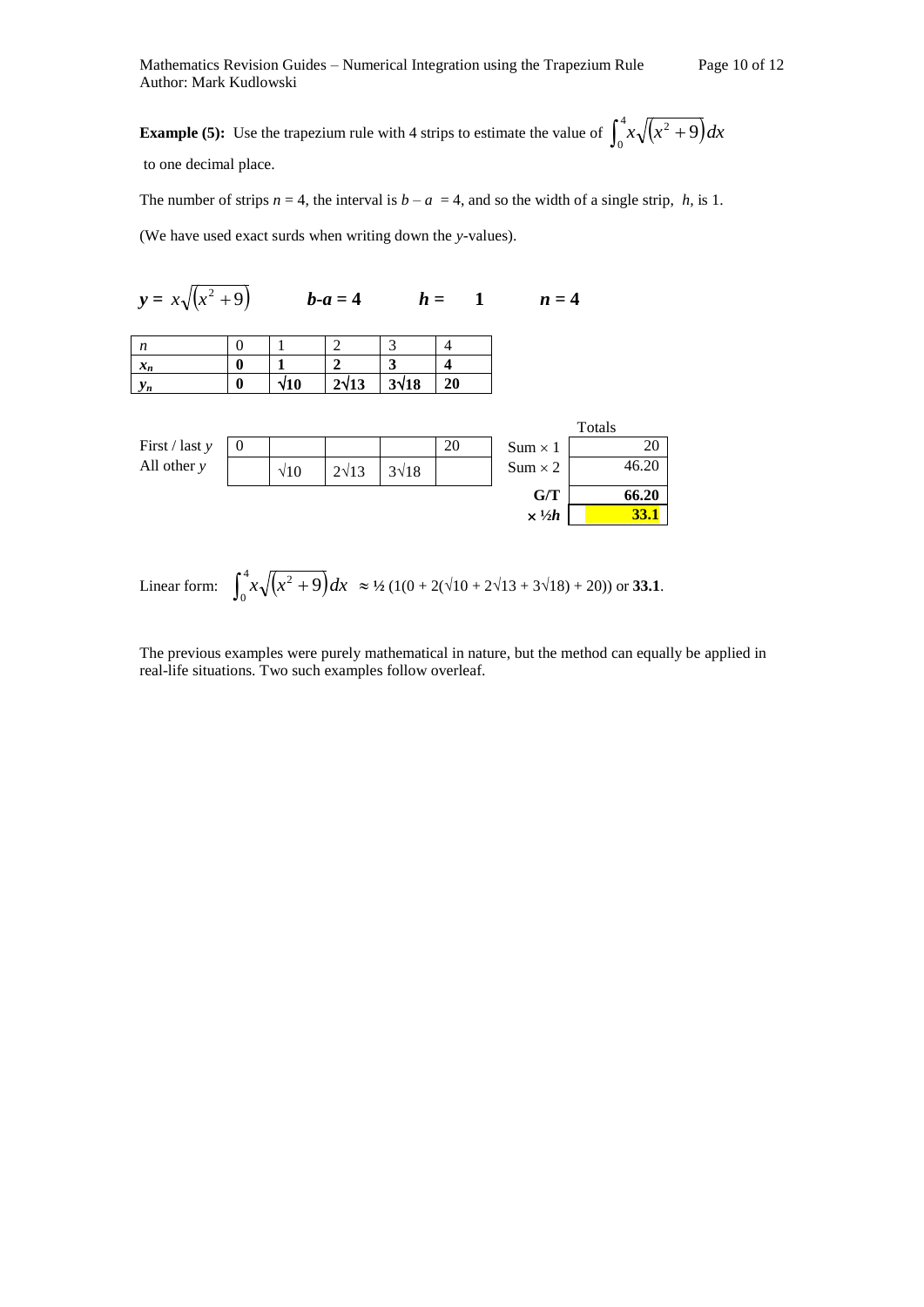**Example (6):** The travel graph below shows the speed (in km/h) of a train leaving London's Euston station, over a ten-minute time interval. (The area under the curve represents the distance travelled.)



Use the trapezium rule with 10 strips to find the distance covered by the train during this 10-minute interval, to the nearest 0.1 km. Remember to divide *h* by 60 due to the use of km/h as the unit of speed.

 $h = 1$ ;  $n = 10$ 

| n     |                  |    |                         |             |                                 | $\Omega$         |     |
|-------|------------------|----|-------------------------|-------------|---------------------------------|------------------|-----|
| $x_n$ | $\boldsymbol{0}$ |    | $\overline{\mathbf{4}}$ | $\mathbf o$ |                                 | $\boldsymbol{Q}$ | 10  |
| $y_n$ | $\boldsymbol{0}$ | 42 |                         |             | 73   92   138   177   189   194 | 200              | 200 |



Count the end values singly ; double all others. Estimated integral =  $\frac{1}{2}(h/60) (200 + 2250) = 20.42$  to 4 s.f.

6 0

 $\therefore$  The train has covered 20.42 km in 10 minutes, using the trapezium rule with 10 strips

(The value of *h* had to be divided by 60 because the speeds were quoted in kilometres per hour, but timings quoted in minutes).

Linear form:

.

Distance travelled 
$$
\approx \left(\frac{1}{2}\right)\left(\frac{1}{60}\right)(0+2(20+42+73+92+138+177+189+194+200)+200)
$$
 km  
= 20.42 km.